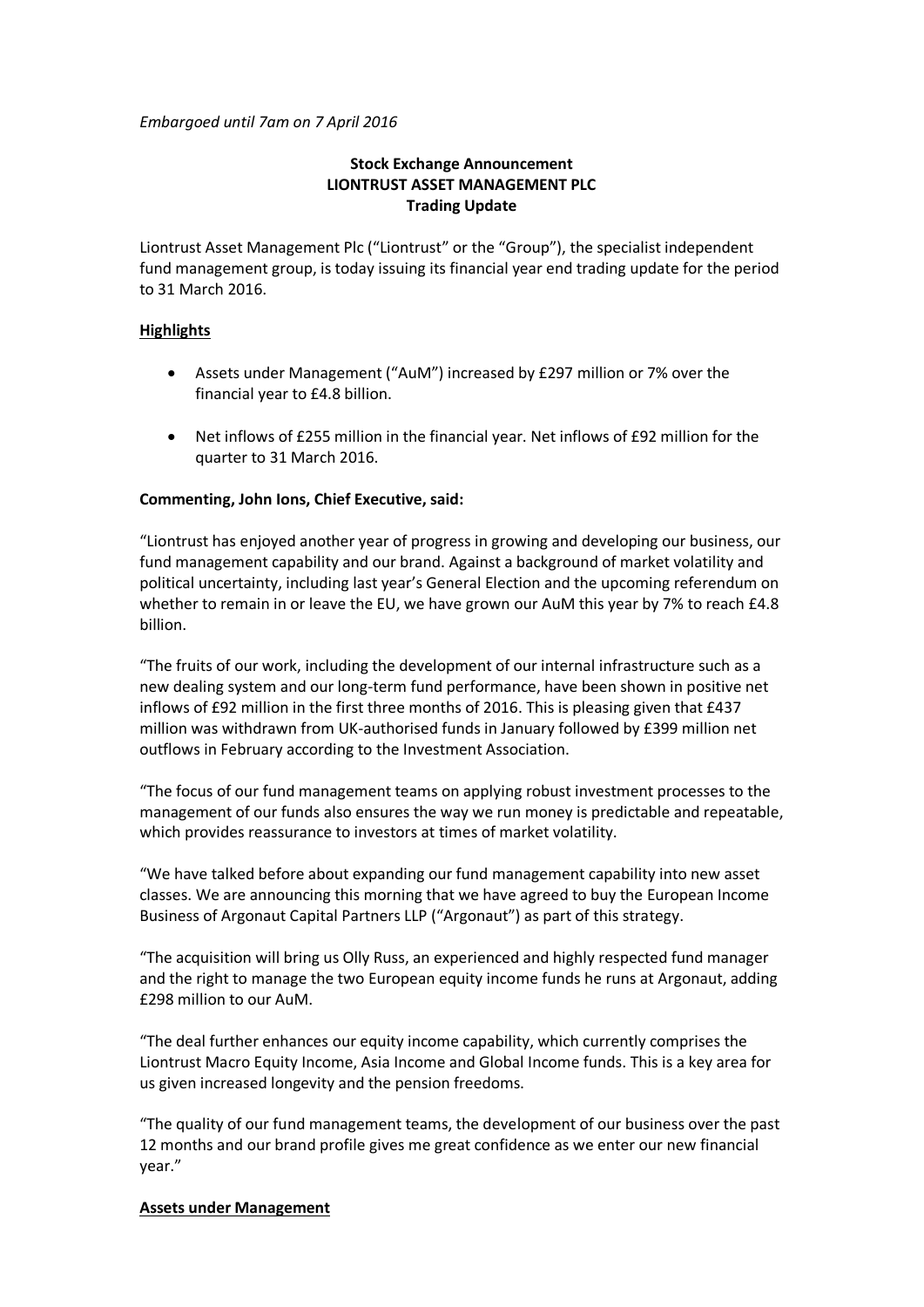On 31 March 2016, our AuM stood at £4,791 million (2015: £4,494 million) an increase of 7% over the financial year. A reconciliation of AuM as at 31 March 2016 is as follows:

| <b>Process</b>         | Total       | <b>Institutional</b> | <b>UK Retail</b> | MPS*          | <b>Offshore Funds</b>    |
|------------------------|-------------|----------------------|------------------|---------------|--------------------------|
|                        | <u>(£m)</u> | (fm)                 | (fm)             | $(\text{fm})$ | (f.m)                    |
| Cashflow Solution      | 776         | 540                  | 216              | -             | 20                       |
| Economic Advantage     | 2,556       | 93                   | 2,422            | -             | 41                       |
| Macro Thematic         | 969         | 364                  | 582              |               | 23                       |
| Asia                   | 64          | ۰                    | 63               | ۰             | $\mathbf{1}$             |
| <b>Structural Opps</b> | 34          |                      | ۰                |               | 34                       |
| Multi-Asset            | 345         | 141                  | ۰                | 204           | $\overline{\phantom{a}}$ |
| Indexed                | 47          |                      | 47               |               | ۰                        |
| <b>Total</b>           | 4.791       | 1,138                | 3,330            | 204           | 119                      |

\* Managed Portfolio Services are where we act as discretionary fund manager to a range of model portfolios which are marketed to advisory intermediaries in the UK.

#### **Funds Flows**

Liontrust recorded net inflows of £255 million in the financial year (2015: £667 million, which included £315 million of Institutional net inflows from a single client). A reconciliation of fund flows over the financial year is as follows:-

|                                   | Total<br><u>£m</u> | <b>Institutional</b><br><u>£m</u> | <b>UK Retail</b><br><u>£m</u> | MPS*<br><u>£m</u> | <b>Offshore Funds</b><br>$\mathbf{f}$ m |
|-----------------------------------|--------------------|-----------------------------------|-------------------------------|-------------------|-----------------------------------------|
| Opening AuM - 1 April 2015        | 4,494              | 1,161                             | 3,092                         | 156               | 85                                      |
| Net flows                         | 255                | (48)                              | 223                           | 54                | $26***$                                 |
| Market and Investment performance | 42                 | 25                                | 15                            | (6)               | 8                                       |
| Closing AuM - 31 March 2016       | 4.791              | 1,138                             | 3,330                         | 204               | 119                                     |

Liontrust recorded net inflows for the quarter to 31 March 2016 of £92 million (2015: net outflows of £41 million). A reconciliation of fund flows over the quarter to 31 March 2016 is as follows:-

|                                   | Total<br>$f_{\text{m}}$ | <b>Institutional</b><br>$\mathbf{f}$ m | <b>UK Retail</b><br><u>£m</u> | MPS*<br><u>£m</u> | <b>Offshore Funds</b><br><u>£m</u> |
|-----------------------------------|-------------------------|----------------------------------------|-------------------------------|-------------------|------------------------------------|
| Opening AuM - 1 January 2016      | 4,735                   | 1,109                                  | 3,311                         | 181               | 134                                |
| Net flows                         | 92                      | 22                                     | 69                            | 24                | $(23)$ **                          |
| Market and Investment performance | (36)                    | 7                                      | (50)                          | (1)               | 8                                  |
| Closing AuM - 31 March 2016       | 4,791                   | 1,138                                  | 3,330                         | 204               | 119                                |

\* Discretionary Portfolio Management Services

\*\* Includes a net outflow of £35 million in February 2016 in relation to the closure of the Liontrust Global Strategic Bond Fund

# **Fund Performance (Quartile ranking)**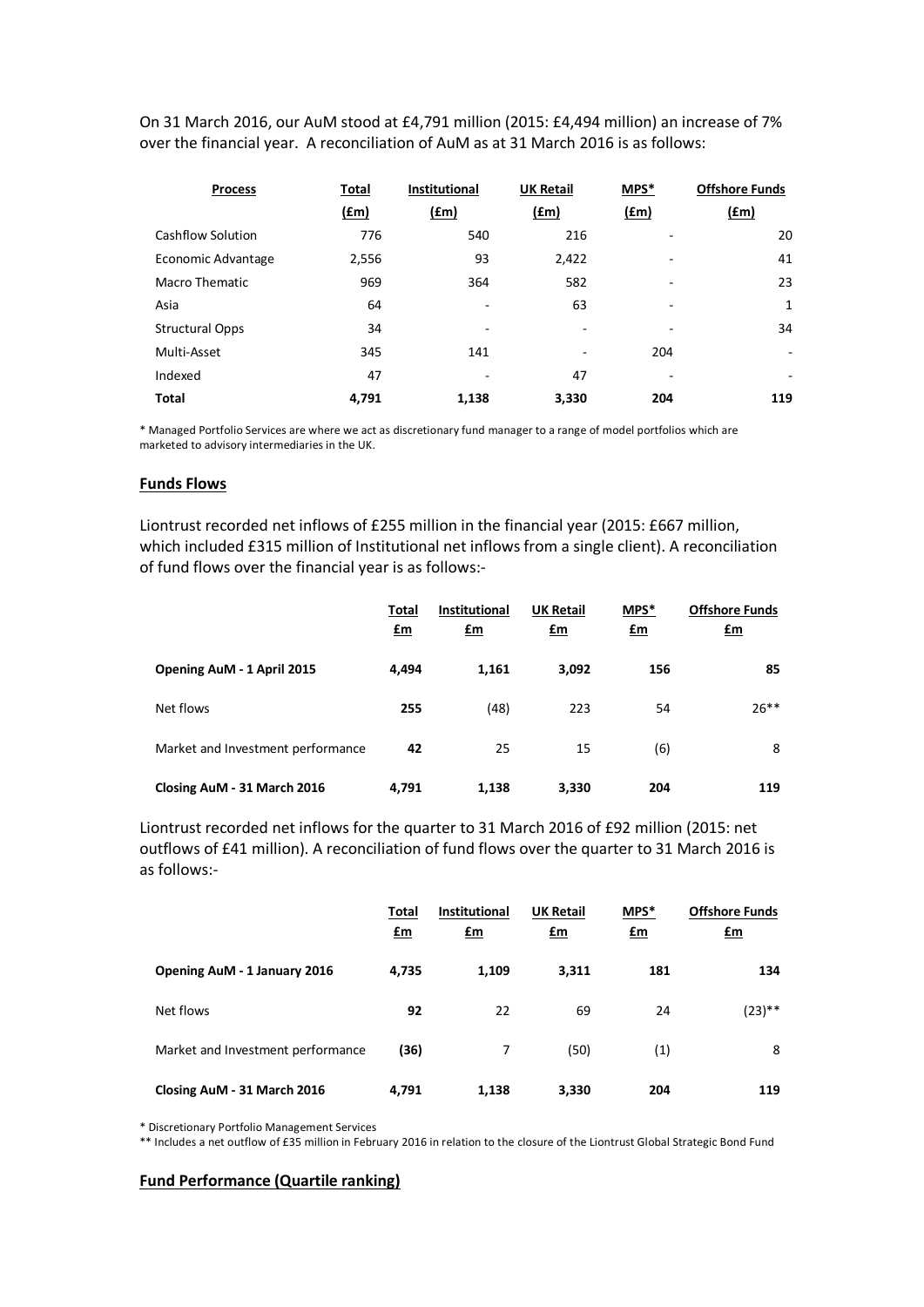Our funds continue to deliver strong long-term performance. Seven out of eight of our UK unit trusts are in the first or second quartile of their respective sectors since launch or since the current managers took over the running of the funds.

|                                     | % Return/<br><b>Quartile ranking</b><br>$-$ Since<br>Launch/Manager<br><b>Appointed</b> | %<br>Return/<br><b>Quartile</b><br>ranking -<br>5 year | %<br>Return/<br><b>Quartile</b><br>ranking -<br>3 year | % Return/<br><b>Quartile</b><br>ranking -<br>1 year | <b>Launch</b><br>Date/Manager<br><b>Appointed</b> |
|-------------------------------------|-----------------------------------------------------------------------------------------|--------------------------------------------------------|--------------------------------------------------------|-----------------------------------------------------|---------------------------------------------------|
| Liontrust Macro Equity Income Fund  | 210.5% / 1                                                                              | $43.0\% / 3$                                           | $20.3\% / 2$                                           | $(4.1\%) / 4$                                       | 31/10/2003                                        |
| Liontrust Macro UK Growth Fund      | $250.6\% / 1$                                                                           | $34.5\% / 3$                                           | 19.4%/2                                                | $(6.9\%) / 4$                                       | 05/02/2002                                        |
| Liontrust UK Growth Fund            | 169.5%/1                                                                                | $53.0\% / 2$                                           | $20.0\%/2$                                             | $1.9\% / 1$                                         | 25/03/2009                                        |
| Liontrust Special Situations Fund   | 233.5%/1                                                                                | 69.2% / 1                                              | $23.0\% / 2$                                           | $3.7\% / 1$                                         | 10/11/2005                                        |
| Liontrust UK Smaller Companies Fund | 730.6%/1                                                                                | 110.9%/1                                               | $53.0\% / 1$                                           | 17.8%/1                                             | 08/01/1998                                        |
| Liontrust UK Micro Cap Fund         |                                                                                         |                                                        |                                                        |                                                     | 09/03/2016                                        |
| Liontrust European Growth Fund      | 86.4% / 1                                                                               | $28.0\% / 3$                                           | $24.1\% / 2$                                           | $7.6\% / 1$                                         | 15/11/2006                                        |
| Liontrust Asia Income Fund          | 22.2% / 2                                                                               |                                                        | $1.4\% / 3$                                            | (7.6%) / 3                                          | 05/03/2012                                        |
| Liontrust Global Income Fund        | $12.6\% / 4$                                                                            |                                                        |                                                        | $(4.0\%) / 3$                                       | 03/07/2013                                        |

Source: Financial Express, total return, bid to bid, to 31 March 2016 unless otherwise stated. The above funds are all UK authorised unit trusts (retail share class). Liontrust FTSE 100 Tracker Fund (index fund) not included. Liontrust Global Income Fund's investment objective changed to Global Income on 3 July 2013. Past performance is not a guide to the future; the value of investments and the income from them can fall as well as rise. Investors may not get back the amount originally subscribed.

## **For further information please contact:**

| <b>Liontrust Asset Management Plc</b>                     | 020 7412 1700       |
|-----------------------------------------------------------|---------------------|
| John Jons                                                 | www.liontrust.co.uk |
| Vinay Abrol                                               |                     |
| Simon Hildrey - Head of Marketing & Distribution Strategy |                     |

#### **Numis Securities Limited 020 7260 1000**

Charles Farquhar, Andrew Holloway

**Forward Looking Statements**

This announcement contains certain forward-looking statements with respect to the financial condition, results of operations and businesses and plans of the Group. These statements and forecasts involve risk and uncertainty because they relate to events and depend upon circumstances that have not yet occurred. There are a number of factors that could cause actual results or developments to differ materially from those expressed or implied by these forward-looking statements and forecasts. As a result, the Group's actual future financial condition, results of operations and business and plans may differ materially from the plans, goals and expectations expressed or implied by these forward-looking statements. Liontrust undertakes no obligation publicly to update or revise forward-looking statements, except as may be required by applicable law and regulation (including the Listing Rules of the Financial Conduct Authority). Nothing in this announcement should be construed as a profit forecast or be relied upon as a guide to future performance.

## **Other information**